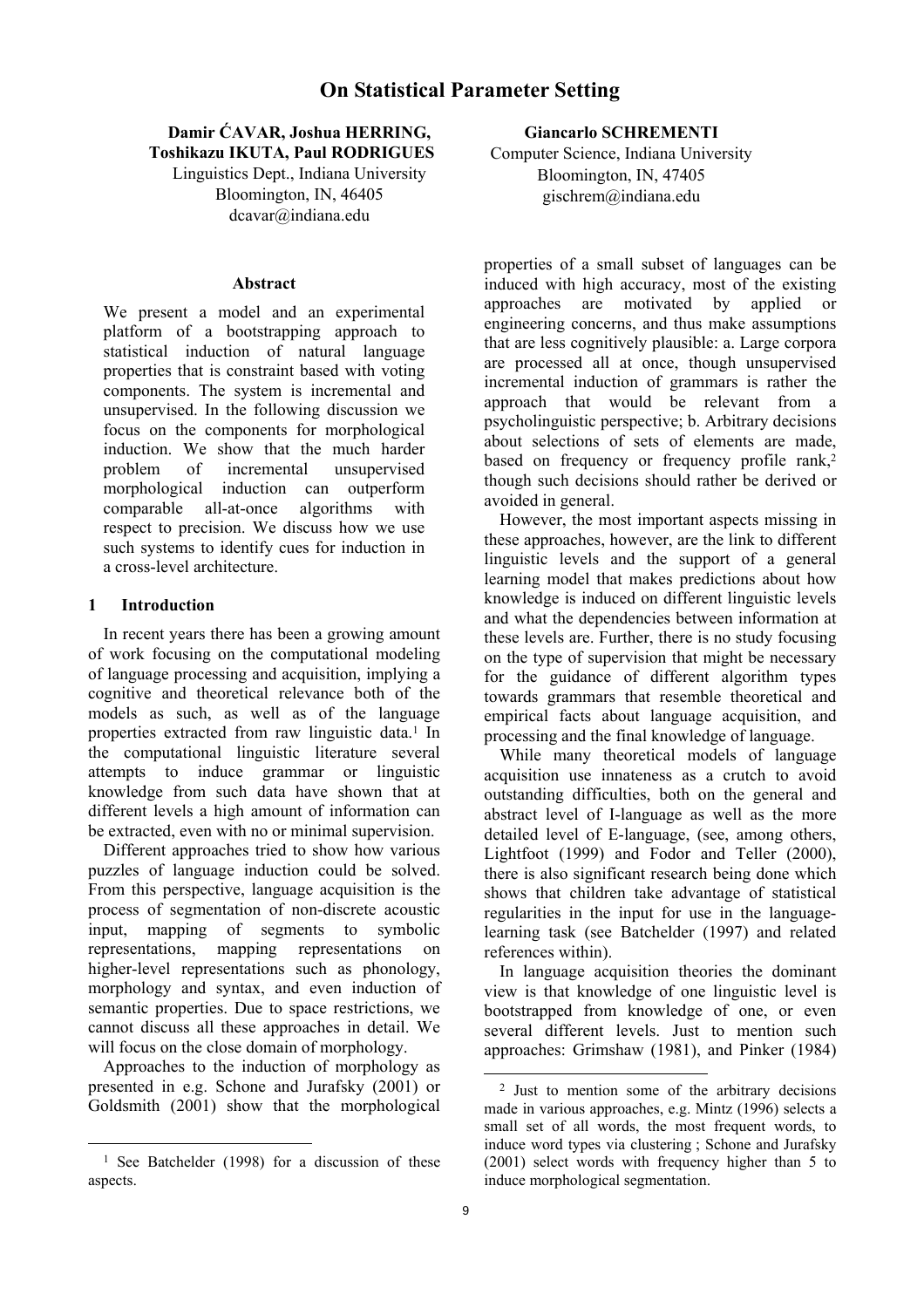assume that semantic properties are used to bootstrap syntactic knowledge, and Mazuka (1998) suggested that prosodic properties of language establish a bias for specific syntactic properties, e.g. headedness or branching direction of constituents. However, these approaches are based on conceptual considerations and psycholinguistc empirical grounds, the formal models and computational experiments are missing. It is unclear how the induction processes across linguistic domains might work algorithmically, and the quantitative experiments on large scale data are missing.

As for algorithmic approaches to cross-level induction, the best example of an initial attempt to exploit cues from one level to induce properties of another is presented in Déjean (1998), where morphological cues are identified for induction of syntactic structure. Along these lines, we will argue for a model of statistical cue-based learning, introducing a view on bootstrapping as proposed in Elghamry (2004), and Elghamry and Ćavar (2004), that relies on identification of elementary cues in the language input and incremental induction and further cue identification across all linguistic levels.

## **1.1 Cue-based learning**

Presupposing input driven learning, it has been shown in the literature that initial segmenations into words (or word-like units) is possible with unsupervised methods (e.g. Brent and Cartwright (1996)), that induction of morphology is possible (e.g. Goldsmith (2001), Schone and Jurafsky (2001)) and even the induction of syntactic structures (e.g. Van Zaanen (2001)). As mentioned earlier, the main drawback of these approaches is the lack of incrementality, certain arbitrary decisions about the properties of elements taken into account, and the lack of integration into a general model of bootstrapping across linguistic levels.

As proposed in Elghamry (2004), cues are elementary language units that can be identified at each linguistic level, dependent or independent of prior induction processes. That is, intrinsic properties of elements like segments, syllables, morphemes, words, phrases etc. are the ones available for induction procedures. Intrinsic properties are for example the frequency of these units, their size, and the number of other units they are build of. Extrinsic properties are taken into account as well, where extrinsic stands for distributional properties, the context, relations to other units of the same type on one, as well as across linguistic levels. In this model, extrinsic and intrinsic properties of elementary language units

are the cues that are used for grammar induction only.

As shown in Elghamry (2004) and Elghamry and Ćavar (2004), there are efficient ways to identify a kernel set of such units in an unsupervised fashion without any arbitrary decision where to cut the set of elements and on the basis of what kind of features. They present an algorithm that selects the set of kernel cues on the lexical and syntactic level, as the smallest set of words that co-occurs with all other words. Using this set of words it is possible to cluster the lexical inventory into open and closed class words, as well as to identify the subclasses of nouns and verbs in the open class. The direction of the selectional preferences of the language is derived as an average of point-wise Mutual Information on each side of the identified cues and types, which is a self-supervision aspect that biases the search direction for a specific language. This resulting information is understood as derivation of secondary cues, which then can be used to induce selectional properties of verbs (frames), as shown in Elghamry (2004).

The general claim thus is:

- Cues can be identified in an unsupervised fashion in the input.
- These cues can be used to induce properties of the target grammar.
- These properties represent cues that can be used to induce further cues, and so on.

The hypothesis is that this snowball effect can reduce the search space of the target grammar incrementally. The main research questions are now, to what extend do different algorithms provide cues for other linguistic levels and what kind of information do they require as supervision in the system, in order to gain the highest accuracy at each linguistic level, and how does the linguistic information of one level contribute to the information on another.

In the following, the architectural considerations of such a computational model are discussed, resulting in an example implementation that is applied to morphology induction, where morphological properties are understood to represent cues for lexical clustering as well as syntactic structure, and vice versa, similar to the ideas formulated in Déjean (1998), among others.

# **1.2 Incremental Induction Architecture**

The basic architectural principle we presuppose is incrementality, where incrementally utterances are processed. The basic language unit is an utterance, with clear prosodic breaks before and after. The induction algorithm consumes such utterances and breaks them into basic linguistic units, generating for each step hypotheses about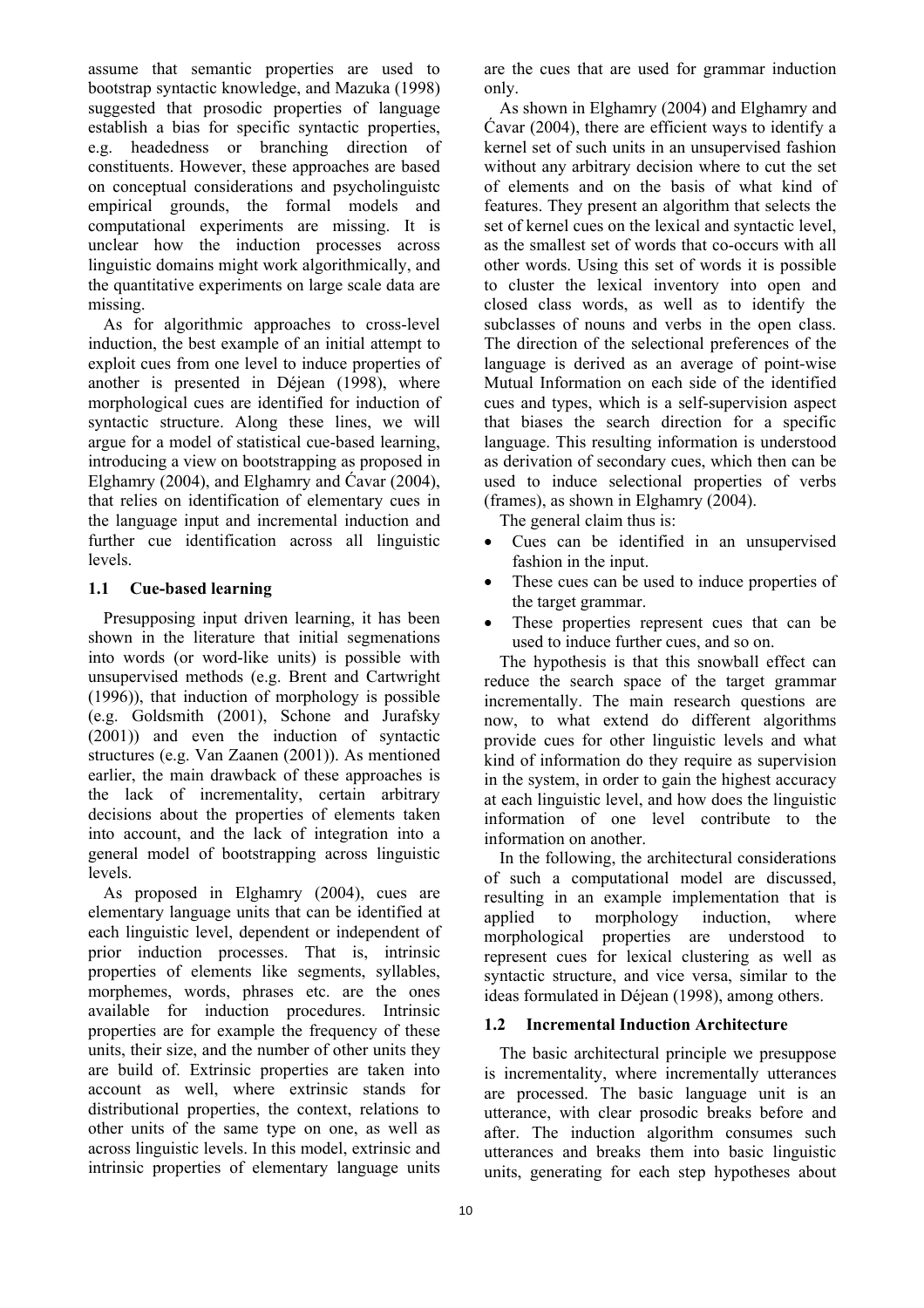the linguistic structure of each utterance, based on the grammar built so far and statistical properties of the single linguistic units. Here we presuppose a successful segmentation into words, i.e. feeding the system utterances with unambiguous word boundaries. We implemented the following pipeline architecture:



The GEN module consumes input and generates hypotheses about its structural descriptions (SD). EVAL consumes a set of SDs and selects the set of best SDs to be added to the knowledge base. The knowledge base is a component that not only stores SDs but also organizes them into optimal representations, here morphology grammars.

All three modules are modular, containing a set of algorithms that are organized in a specific fashion. Our intention is to provide a general platform that can serve for the evaluation and comparison of different approaches at every level of the induction process. Thus, the system is designed to be more general, applicable to the problem of segmentation, as well as type and grammar induction.

We assume for the input to consist of an alphabet: a non-empty set *A* of *n* symbols  $\{s_1, s_2, \ldots\}$  $s_n$ . A word *w* is a non-empty list of symbols  $w =$  $[s_1, s_2, \ldots, s_n]$ , with  $s \in A$ . The corpus is a non-empty list *C* of words  $C = [w_1, w_2, ..., w_n]$ .

In the following, the individual modules for the morphology induction task are described in detail.

### **1.2.1 GEN**

For the morphology task GEN is compiled from a set of basically two algorithms. One algorithm is a variant of Alignment Based Learning (ABL), as described in Van Zaanen (2001).

The basic ideas in ABL go back to concepts of *substitutability* and/or *complementarity*, as discussed in Harris (1961). The concept of *substitutability* generally applies to central part of the induction procedure itself, i.e. substitutable elements (e.g. substrings, words, structures) are assumed to be of the same type (represented e.g. with the same symbol).

The advantage of ABL for grammar induction is its constraining characteristics with respect to the set of hypotheses about potential structural properties of a given input. While a brute-force method would generate all possible structural representations for the input in a first order explosion and subsequently filter out irrelevant hypotheses, ABL reduces the set of possible SDs from the outset to the ones that are motivated by previous experience/input or a pre-existing grammar.

Such constraining characteristics make ABL attractive from a cognitive point of view, both because hopefully the computational complexity is reduced on account of the smaller set of potential hypotheses, and also because learning of new items, rules, or structural properties is related to a general learning strategy and previous experience only. The approaches that are based on a bruteforce first order explosion of all possible hypotheses with subsequent filtering of relevant or irrelevant structures are both memory-intensive and require more computational effort.

The algorithm is not supposed to make any assumptions about types of morphemes. There is no expectation, including use of notions like *stem*, *prefix*, or *suffix*. We assume only linear sequences. The properties of single morphemes, being stems or suffixes, should be a side effect of their statistical properties (including their frequency and co-occurrence patterns, as will be explained in the following), and their alignment in the corpus, or rather within words.

There are no rules about language built-in, such as what a morpheme must contain or how frequent it should be. All of this knowledge is induced statistically.

In the ABL Hypotheses Generation, a given word in the utterance is checked against morphemes in the grammar. If an existing morpheme LEX aligns with the input word INP, a hypothesis is generated suggesting a morphological boundary at the alignment positions:

INP  $(speaks) +$  LEX  $(speak) =$  HYP  $[speak, s]$ 

Another design criterion for the algorithm is complete language independence. It should be able to identify morphological structures of Indo-European type of languages, as well as agglutinative languages (e.g. Japanese and Turkish) and polysynthetic languages like some Bantu dialects or American Indian languages. In order to guarantee this behavior, we extended the Alignment Based hypothesis generation with a pattern identifier that extracts patterns of character sequences of the types:

$$
1. A - B - A
$$

- 2.  $A B A B$
- $3. A B A C$

This component is realized with cascaded regular expressions that are able to identify and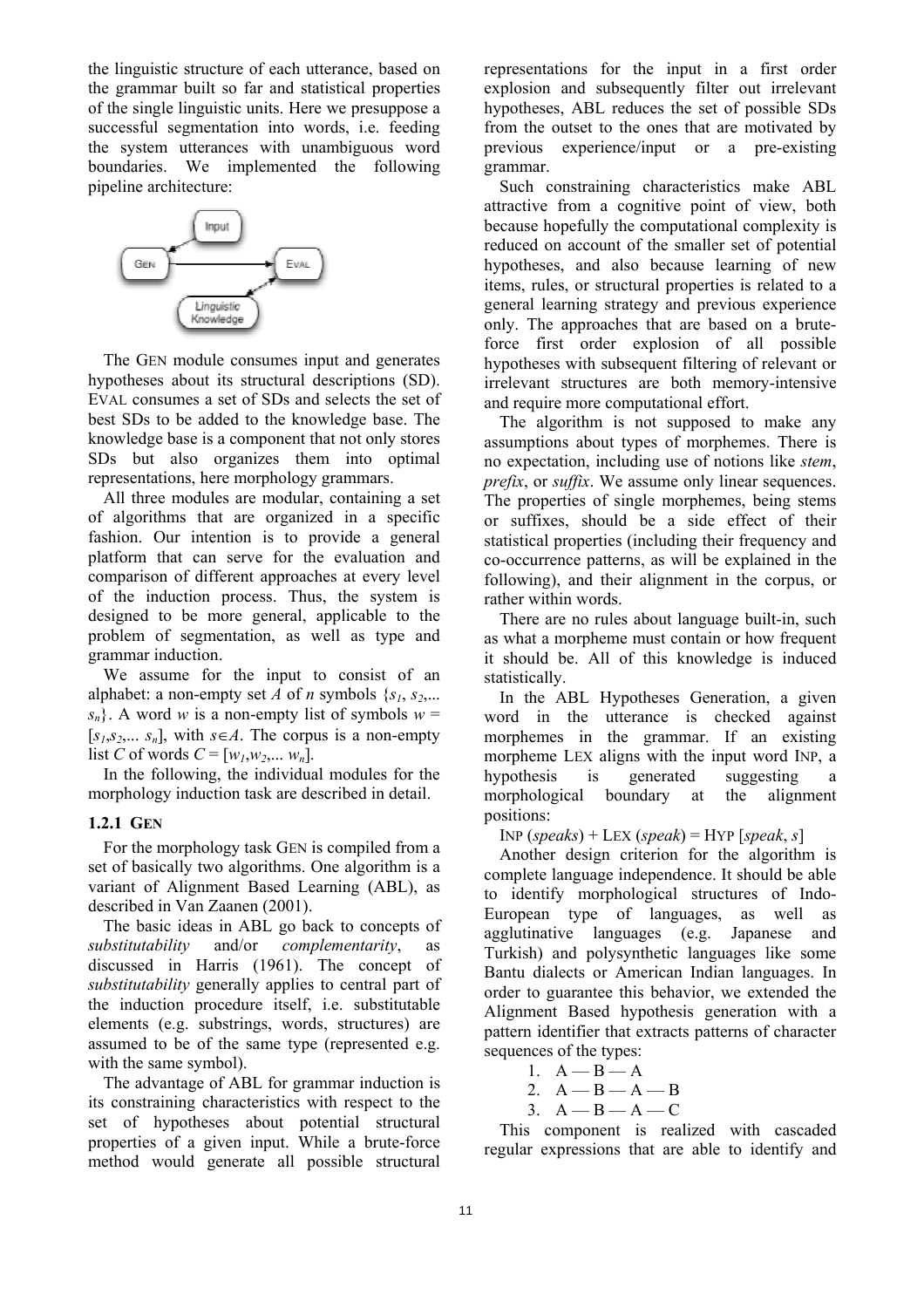return the substrings that correspond to the repeating sequences.3

All possible alignments for the existing grammar at the current state, are collected in a hypothesis list and sent to the EVAL component, described in the following. A hypothesis is defined as a tuple:

 $H = \langle w, f, g \rangle$ , with *w* the input word, *f* its frequency in *C*, and *g* a list of substrings that represent a linear list of morphemes in  $w, g = [$  $m_1, m_2, ... m_n$  ].

### **1.2.2 EVAL**

EVAL is a voting based algorithm that subsumes a set of independent algorithms that judge the list of SDs from the GEN component, using statistical and information theoretic criteria. The specific algorithms are grouped into memory and usability oriented constraints.

Taken as a whole, the system assumes two (often competing) cognitive considerations. The first of these forms a class of what we term "time-based" constraints on learning. These constraints are concerned with the processing time required of a system to make sense of items in an input stream, whereby "time" is understood to mean the number of steps required to generate or parse SDs rather than the actual temporal duration of the process. To that end, they seek to minimize the amount of structure assigned to an utterance, which is to say they prefer to deal with as few rules as possible. The second of these cognitive considerations forms a class of "memory-based" constraints. Here, we are talking about constraints that seek to minimize the amount of memory space required to store an utterance by maximizing the efficiency of the storage process. In the specific case of our model, which deals with morphological structure, this means that the memory-based constraints search the input string for regularities (in the form of repeated substrings) that then need only be stored once (as a pointer) rather than each time they are found. In the extreme case, the time-based constraints prefer storing the input "as is", without any processing at all, where the memory-based constraints prefer a rule for every character, as this would assign maximum structure to the input. Parsable information falls out of the tension between these two conflicting constraints, which can then be applied to organize the input into potential syntactic categories. These can then be

used to set the parameters for the internal adult parsing system.

Each algorithm is weighted. In the current implementation these weights are set manually. In future studies we hope to use the weighting for self-supervision.4 Each algorithm assigns a numerical rank to each hypothesis multiplied with the corresponding weight, a real number between 0 and 1.

On the one hand, our main interest lies in the comparison of the different algorithms and a possible interaction or dependency between them. Also, we expect the different algorithms to be of varying importance for different types of languages.

### **Mutual Information (MI)**

For the purpose of this experiment we use a variant of standard Mutual Information (MI), see e.g. MacKay (2003). Information theory tells us that the presence of a given morpheme restricts the possibilities of the occurrence of morphemes to the left and right, thus lowering the amount of bits needed to store its neighbors. Thus we should be able to calculate the amount of bits needed by a morpheme to predict its right and left neighbors respectively. To calculate this, we have designed a variant of mutual information that is concerned with a single direction of information.

This is calculated in the following way. For every morpheme *y* that occurs to the right of *x* we sum the point-wise MI between  $x$  and  $y$ , but we relativize the point-wise MI by the probability that *y* follows *x*, given that *x* occurs. This then gives us the expectation of the amount of information that *x* tells us about which morpheme will be to its right. Note that  $p(\langle xy \rangle)$  is the probability of the bigram  $\langle xy \rangle$  occurring and is not equal to  $p(\langle yx \rangle)$  which is the probability of the bigram <*yx*> occurring.

We calculate the MI on the right side of  $x \in G$  by:

$$
\sum_{y \in \{  \}} p(|x) \lg \frac{p()}{p(x)p(y)}
$$

and the MI on the left of  $x \in G$  respectively by:

$$
\sum_{y \in \{}} p(|x) \lg \frac{p()}{p(y)p(x)}
$$

One way we use this as a metric, is by summing up the left and right MI for each morpheme in a

 <sup>3</sup> This addition might be understood to be a sort of *supervision* in the system. However, as shown in recent research on human cognitive abilities, and especially on the ability to identify patterns in the speech signal by very young infants (Marcus et al, 1999) shows that we can assume such an ability to be part of the cognitive abilities, maybe not even language specific

 <sup>4</sup> One possible way to self-supervise the weights in this architecture is by taking into account the revisions subsequent components make when they optimize the grammar. If rules or hypotheses have to be removed from the grammar due to general optimization constraints on the grammars as such, the weight of the responsible algorithm can be lowered, decreasing its general value in the system on the long run. The relevant evaluations with this approach are not yet finished.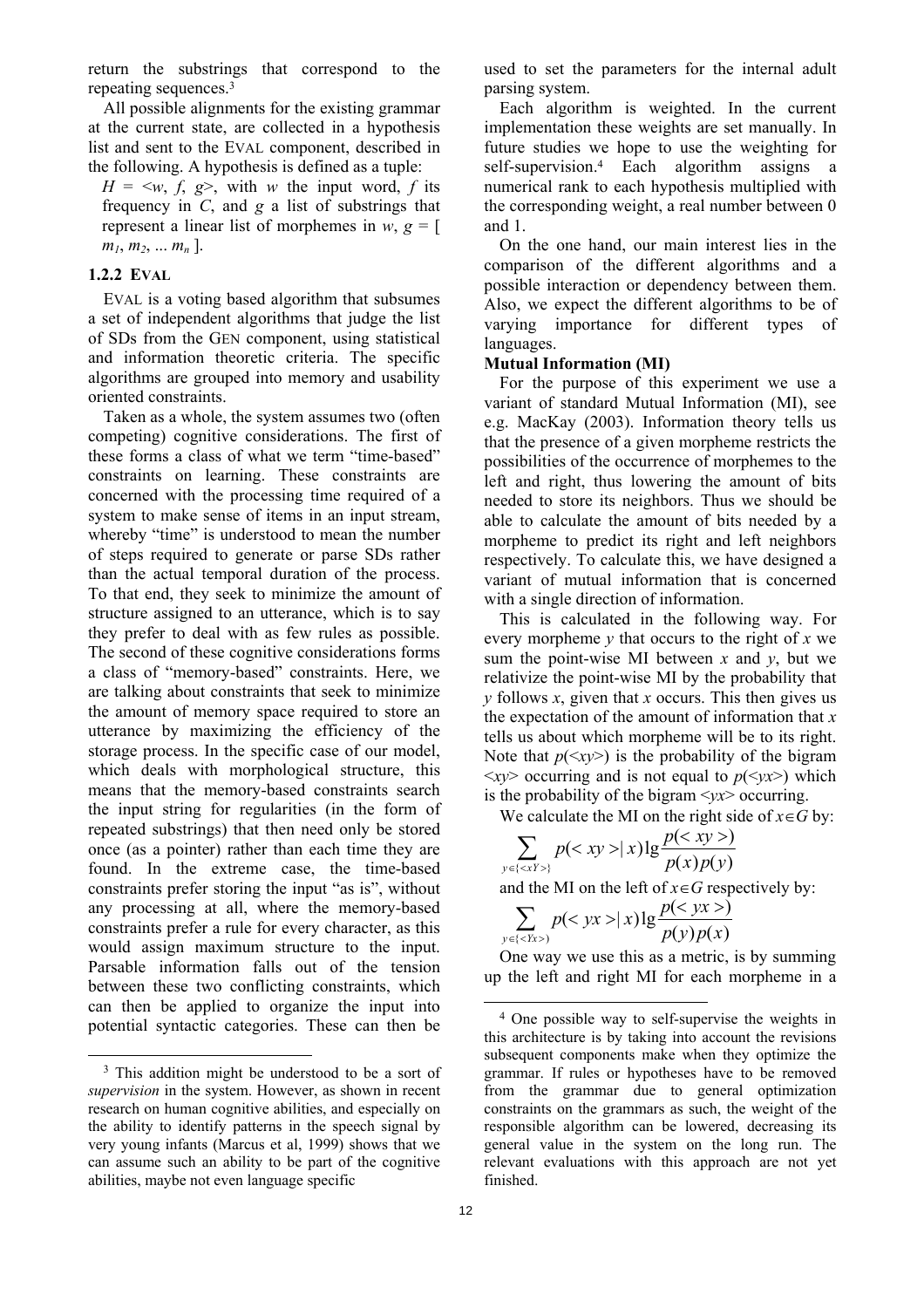hypothesis. We then look for the hypothesis that results in the maximal value of this sum. The tendency for this to favor hypotheses with many morphemes is countered by our criterion of favoring hypotheses that have fewer morphemes, discussed later.

Another way to use the left and right MI is in judging the quality of morpheme boundaries. In a good boundary, the morpheme on the left side should have high right MI and the morpheme on the right should have high left MI. Unfortunately, MI is not reliable in the beginning because of the low frequency of morphemes. However, as the lexicon is extended during the induction procedure, reliable frequencies are bootstrapping this segmentation evaluation.

## **Minimum Description Length (DL)**

The principle of Minimum Description Length (MDL), as used in recent work on grammar induction and unsupervised language acquisition, e.g. Goldsmith (2001) and De Marcken (1996), explains the grammar induction process as an iterative minimization procedure of the grammar size, where the smaller grammar corresponds to the *best* grammar for the given data/corpus.

The description length metric, as we use it here, tells us how many bits of information would be required to store a word given a hypothesis of the morpheme boundaries, using the so far generated grammar. For each morpheme in the hypothesis that doesn't occur in the grammar we need to store the string representing the morpheme. For morphemes that do occur in our grammar we just need to store a pointer to that morphemes entry in the grammar. We use a simplified calculation, taken from Goldsmith (2001), of the cost of storing a string that takes the number of bits of information required to store a letter of the alphabet and multiply it by the length of the string.

# lg(*len*(*alphabet*))\* *len*(*morpheme*)

We have two different methods of calculating the cost of the pointer. The first assigns a variable the cost based on the frequency of the morpheme that it is pointing to. So first we calculate the frequency rank of the morpheme being pointed to, (e.g. the most frequent has rank 1, the second rank 2, etc.). We then calculate:

*floor*(lg( *freq*\_ *rank*) −1)

to get a number of bits similar to the way Morse code assigns lengths to various letters.

The second is simpler and only calculates the entropy of the grammar of morphemes and uses this as the cost of all pointers to the grammar. The entropy equation is as follows:

$$
\sum_{x \in G} p(x) \lg \frac{1}{p(x)}
$$

The second equation doesn't give variable pointer lengths, but it is preferred since it doesn't carry the heavy computational burden of calculating the frequency rank.

We calculate the description length for each GEN hypothesis only,<sup>5</sup> by summing up the cost of each morpheme in the hypothesis. Those with low description lengths are favored.

### **Relative Entropy (RE)**

We are using RE as a measure for the cost of adding a hypothesis to the existing grammar. We look for hypotheses that when added to the grammar will result in a low divergence from the original grammar.

We calculate RE as a variant of the Kullback-Leibler Divergence, see MacKay (2003). Given grammar  $G_1$ , the grammar generated so far, and  $G_2$ the grammar with the extension generated for the new input increment,  $P(X)$  is the probability mass function (*pmf*) for grammar  $G_2$ , and  $Q(X)$  the *pmf* for grammar  $G_i$ :

$$
\sum_{x \in X} P(x) \lg \frac{P(x)}{Q(x)}
$$

Note that with every new iteration a new element can appear, that is not part of *G1*. Our variant of RE takes this into account by calculating the costs for such a new element  $x$  to be the point-wise entropy of this element in  $P(X)$ , summing up over all new elements:

$$
\sum_{x \in X} P(x) \lg \frac{1}{P(x)}
$$

These two sums then form the RE between the original grammar and the new grammar with the addition of the hypothesis. Hypotheses with low RE are favored.

This metric behaves similarly to description length, that is discussed above, in that both are calculating the distance between our original grammar and the grammar with the inclusion of the new hypothesis. The primary difference is RE also takes into account how the *pmf* differs in the two grammars and that our variation punishes new morphemes based upon their frequency relative to the frequency of other morphemes. Our implementation of MDL does not consider frequency in this way, which is why we are including RE as an independent metric.

### **Further Metrics**

In addition to the mentioned metric, we take into account the following criteria: a. Frequency of

 <sup>5</sup> We do not calculate the sizes of the grammars with and without the given hypothesis, just the amount each given hypothesis would add to the grammar, favoring the least increase of total grammar size.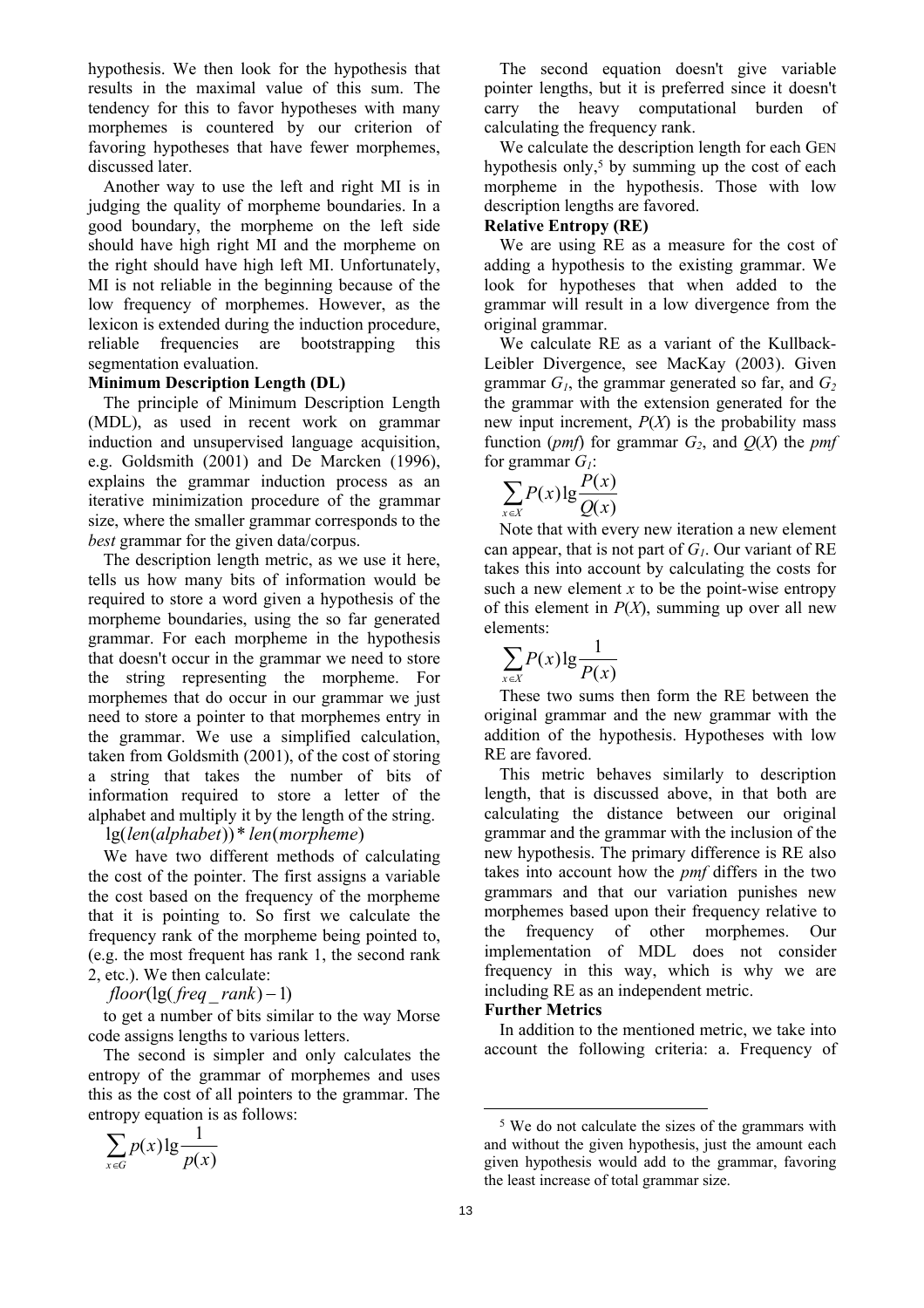morpheme boundaries; b. Number of morpheme boundaries; c. Length of morphemes.

The frequency of morpheme boundaries is given by the number of hypotheses that contain this boundary. The basic intuition is that the higher this number is, i.e. the more alignments are found at a certain position within a word, the more likely this position represents a morpheme boundary. We favor hypotheses with high values for this criterion.

The number of morpheme boundaries indicates how many morphemes the word was split into. To prevent the algorithm from degenerating into the state where each letter is identified as a morpheme, we favor hypotheses with low number of morpheme boundaries.

The length of the morphemes is also taken into account. We favor hypotheses with long morphemes to prevent the same degenerate state as the above criterion.

### **1.2.3 Linguistic Knowledge**

The acquired lexicon is stored in a hypothesis space which keeps track of the words from the input and the corresponding hypotheses. The hypothesis space is defined as a list of hypotheses:

Hypotheses space:  $S = [H_1, H_2, \dots H_n]$ 

Further, each morpheme that occurred in the SDs of words in the hypothesis space is kept with its frequency information, as well as bigrams that consist of morpheme pairs in the SDs and their frequency.6

Similar to the specification of signatures in Goldsmith (2001), we list every morpheme with the set of morphemes it co-occurs. Signatures are lists of morphemes. Grammar construction is performed by replacement of morphemes with a symbol, if they have equal signatures.

The hypothesis space is virtually divided into two sections, long term and short term storage. Long term storage is not revised further, in the current version of the algorithm. The short term storage is cyclically cleaned up by eliminating the signatures with a low likelihood, given the long term storage.

### **2 The experimental setting**

In the following we discuss the experimental setting. We used the Brown corpus, $\alpha$  the childoriented speech portion of the CHILDES Peter corpus,<sup>8</sup> and Caesar's "De Bello Gallico" in Latin.<sup>9</sup>

From the Brown corpus we used the files ck01 – ck09, with an average number of 2000 words per chapter. The total number of words in these files is 18071. The randomly selected portion of "De Bello Gallico" contained 8300 words. The randomly selected portion of the Peter corpus contains 58057 words.

The system reads in each file and dumps log information during runtime that contains the information for online and offline evaluation, as described below in detail.

The gold standard for evaluation is based on human segmentation of the words in the respective corpora. We create for every word a manual segmentation for the given corpora, used for online evaluation of the system for accuracy of hypothesis generation during runtime. Due to complicated cases, where linguist are undecided about the accurate morphological segmentation, a team of 5 linguists was cooperating with this task.

The offline evaluation is based on the grammar that is generated and dumped during runtime after each input file is processed. The grammar is manually annotated by a team of linguists, indicating for each construction whether it was segmented correctly and exhaustively. An additional evaluation criterion was to mark undecided cases, where even linguists do not agree. This information was however not used in the final evaluation.

## **2.1 Evaluation**

We used two methods to evaluate the performance of the algorithm. The first analyzes the accuracy of the morphological rules produced by the algorithm after an increment of *n* words. The second looks at how accurately the algorithm parsed each word that it encountered as it progressed through the corpus.

The morphological rule analysis looks at each grammar rule generated by the algorithm and judges it on the correctness of the rule and the resulting parse. A grammar rule consists of a stem and the suffixes and prefixes that can be attached to it, similar to the signatures used in Goldsmith (2001). The grammar rule was then marked as to whether it consisted of legitimate suffixes and prefixes for that stem, and also as to whether the

 <sup>6</sup> Due to space restrictions we do not formalize this further. A complete documentation and the source code is available at: http://jones.ling.indiana.edu/~abugi/.

<sup>7</sup> The Brown Corpus of Standard American English, consisting of 1,156,329 words from American texts printed in 1961 organized into 59,503 utterances and compiled by W.N. Francis and H. Kucera at Brown University.

 <sup>8</sup> Documented in L. Bloom (1970) and available at http://xml.talkbank.org:8888/talkbank/file/CHILDES/E ng-USA/Bloom70/Peter/.

<sup>&</sup>lt;sup>9</sup> This was taken from the Gutenberg archive at: http://www.gutenberg.net/etext/10657. The Gutenberg header and footer were removed for the experimental run.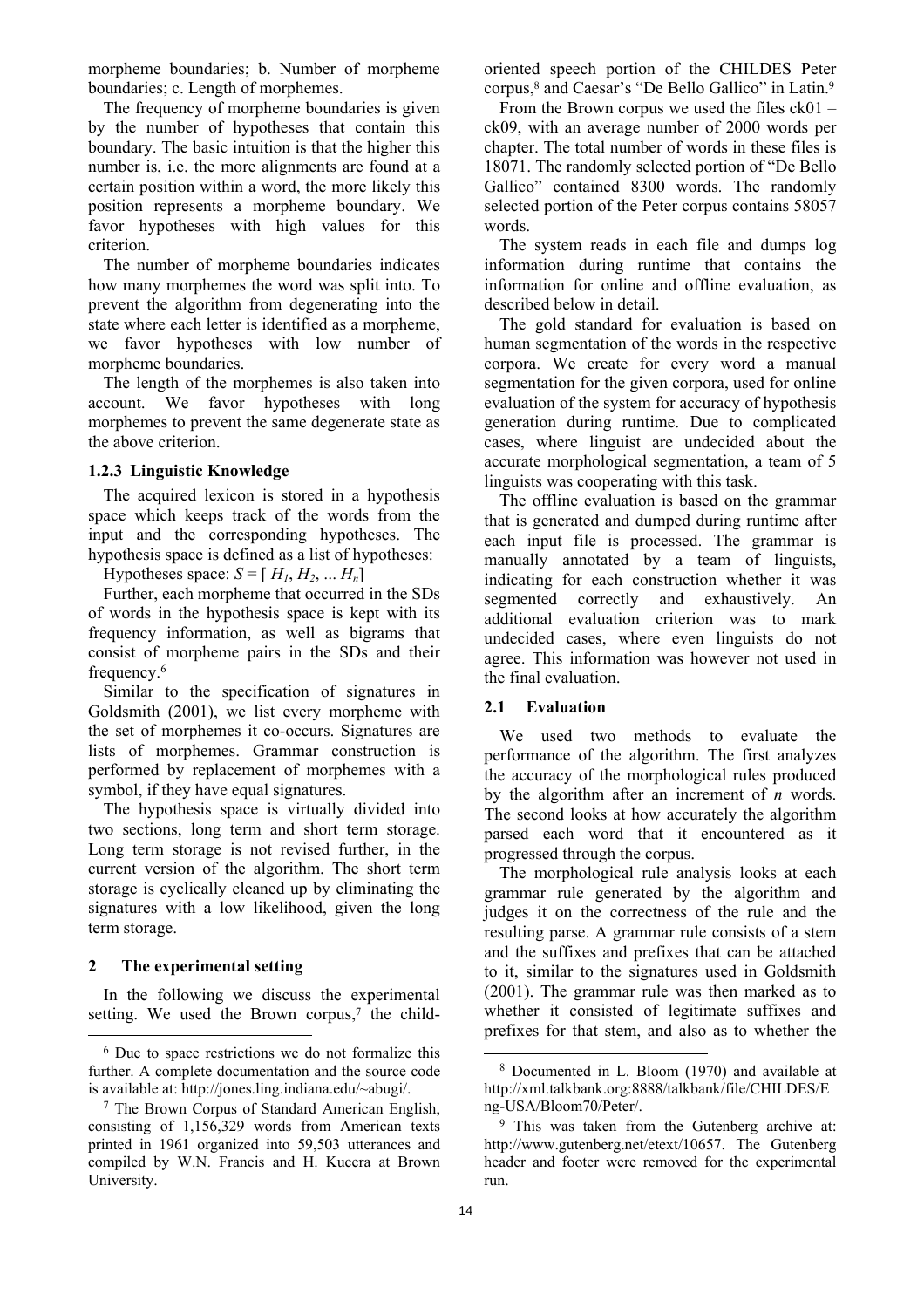stem of the rule was a true stem, as opposed to a stem plus another morpheme that wasn't identified by the algorithm. The number of rules that were correct in these two categories were then summed, and precision and recall figures were calculated for the trial. The trials described in the graph below were run on three increasingly large portions of the general fiction section of the Brown Corpus. The first trial was run on one randomly chosen chapter, the second trial on two chapters, and the third on three chapters. The graph shows the harmonic average (F-score) of precision and recall.



The second analysis is conducted as the algorithm is running and examines each parse the system produces. The algorithm's parses are compared with the "correct" morphological parse of the word using the following method to derive a numerical score for a particular parse. The first part of the score is the distance in characters between each morphological boundary in the two parses, with a score of one point for each character space. The second part is a penalty of two points for each morphological boundary that occurs in one parse and not the other. These scores were examined within a moving window of words that progressed through the corpus as the algorithm ran. The average scores of words in each such window were calculated as the window advanced. The purpose of this method was to allow the performance of the algorithm to be judged at a given point without prior performance in the corpus affecting the analysis of the current window. The following graph shows how the average performance of the windows of analyzed words as the algorithm progresses through five randomly chosen chapters of general fiction in the Brown Corpus amounting to around 10,000 words. The window size for the following graph was set to 40 words.



The evaluations on Latin were based on the initial 4000 words of "De Bello Gallico" in a pretest. In the very initial phase we reached a precision of 99.5% and a recall of 13.2%. This is however the preliminary result for the initial phase only. We expect that for a larger corpus the recall will increase much higher, given the rich morphology of Latin, potentially with negative consequences for precision.

The results on the Peter corpus are shown in the following table:

| After file | precision | recall |
|------------|-----------|--------|
| 01         | .9957     | .8326  |
| $01-03$    | .9968     | .8121  |
| $01-0.5$   | .9972     | .8019  |
| $01-07$    | .9911     | .7710  |
| $01-09$    | .9912     | .7666  |

We notice a more or less stable precision value with decreasing recall, due to a higher number of words. The Peter corpus contains also many very specific transcriptions and tokens that are indeed unique, thus it is rather surprising to get such results at all. The following graphics shows the Fscore for the Peter corpus:



### **3 Conclusion**

The evaluations on two related morphology systems show that with a restrictive setting of the parameters in the described algorithm, approx 99% precision can be reached, with a recall higher than 60% for the portion of the Brown corpus, and even higher for the Peter corpus.

We are able to identify phases in the generation of rules that turn out to be for English: a. initially inflectional morphology on verbs, with the plural "s" on nouns, and b. subsequently other types of morphemes. We believe that this phenomenon is purely driven by the frequency of these morphemes in the corpora. In the manually segmented portion of the Brown corpus we identified on the token level 11.3% inflectional morphemes, 6.4% derivational morphemes, and 82.1% stems. In average there are twice as many inflectional morphemes in the corpus, than derivational.

Given a very strict parameters, focusing on the description length of the grammar, our system would need long time till it would discover prefixes, not to mention infixes. By relaxing the weight of description length we can inhibit the